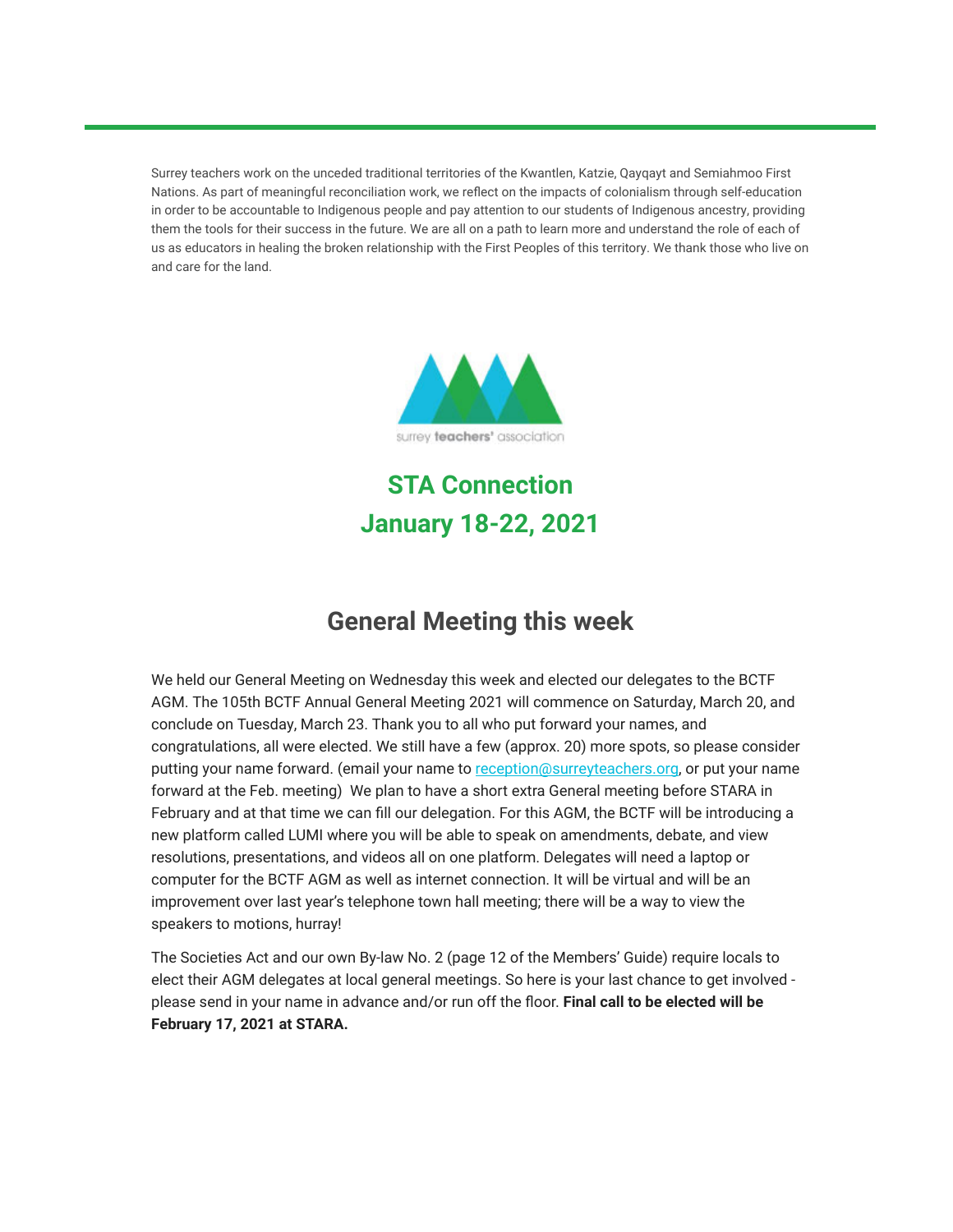Elected as delegates to the 2021 BCTF AGM:

- 1. Kevin Amboe
- 2. Vanessa Broadworth
- 3. Erin Coleman
- 4. Navpreet Ganda
- 5. Nicole Hurtubise
- 6. Dustin Johnson
- 7. Lesley Marriott
- 8. Melanie Miki
- 9. Mykola Misiak
- 10. Dana Neidig
- 11. Marilyn Ricketts-Lindsay
- 12. Brett Salary
- 13. Sharon Sall
- 14. Gavin Slade-Kerr
- 15. Katalin Toreky Paziuk
- 16. Hilary Wardlow
- 17. Katrina Wisniewski
- 18. Kate Taylor
- 19. Doug Knight
- 20. Sandra Willing
- 21. Onkar Bahia
- 22. Pauline Veto
- 23. Nicole Jarvis
- 24. Maggie Li
- 25. Christy Van Ieperen
- 26. Mark Maretic
- 27. Glynis Cawdell

These members will be attending as elected LRs, Resolutions committee members, or BCTF exec members:

Local Representative - Adilah Abdirahman Local Representative - Lizanne Foster Local Representative - Rick Kumar Local Representative – Angela Marcakis Local Representative - Annie Ohana Local Representative - Amrit Sanghe BCTF Executive Committee Member - Violette Baillargeon Resolutions Committee - Marilyn Carr

Resolutions Committee - Gavin Hainsworth Resolutions Committee - Derek Imai Resolutions Committee - Andrea Leeks Resolutions Committee - Kelly MacLean Dosen STA President/BCTF Executive Committee Member - Matt Westphal STA 1VP - Julia MacRae STA 2VP - Jatinder Bir

## **Pro D**

Surrey Focus Day is taking place on February 19, 2021 with keynote speaker Kevin Lamoureux. [Registration begins on January 26th. More information can be found on the Surrey Focus Day](https://surreyteachers.us20.list-manage.com/track/click?u=37ec644ae87e34b54b3912660&id=dec9d6ba79&e=7261da6bdb) website.

### **FSA campaign update**

We have received some feedback from members about principals pushing back when parents seek to exempt their children from writing the FSA. In the past couple of years, the Ministry of Education has put great pressure on school districts to increase FSA participation rates. The Ministry's position is that all students must write the FSA, unless they are prevented from doing so by family emergency, lengthy illness, or other extenuating circumstances (e.g., a student's anxiety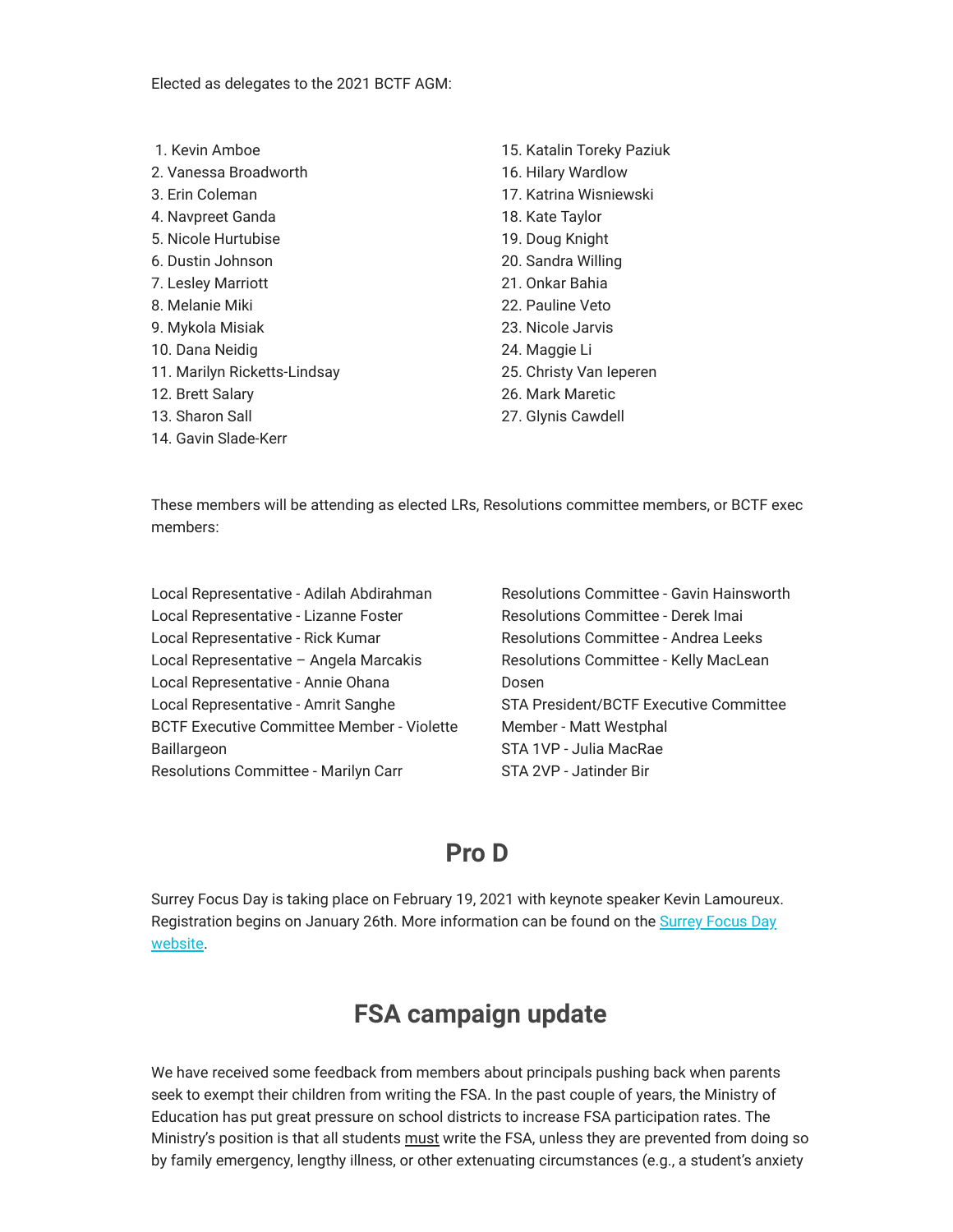about writing the test). If parents and guardians encounter resistance from administrators when they seek to excuse their children from writing the FSA, it is up to them to decide whether to comply or keep pushing admin. The opt-out letter that was sent to parents was approved by BCPSEA, and our advice is for teachers not to go further than what the letter says in seeking to support parents in dealing with admin over this issue.

As for the FSA opt out letters, we have sent a package to all schools. Reps, if you haven't received them, please inquire with your admin to see if they didn't make it to your box. When sealing the letters to give to the students to take home, you may want to use a damp sponge instead of licking them, for Covid safety. As you know the test rollout has been delayed and will happen mid-February. If parents of blended students ask you for an electronic version of the FSA opt out letter, please forward the package to them attached to this memo.

## **General Meetings – Young Workers**

In the STA Connection (STAC) article about our Jan. 20<sup>th</sup> General Meeting, members were invited to put their names forward to be delegates to the BCTF AGM, and in particular younger teachers were invited as we reserve 2 spots for younger workers. We erroneously advertised the age to be under 30, but in fact a younger worker is **35 and under** in the BCTF. There is a further opportunity to volunteer – see above!

### **BCTF Rep Assembly coming up**

Do you have concerns you would like our local reps to bring the BCTF Rep Assembly? It takes place January 29-30 and our six representatives will be attending. Your local reps are Adilah Abdirahman, Amrit Sanghe, Angela Marcakis, Annie Ohana, Lizanne Foster and Rick Kumar . All of them can be reached directly, together, by emailing *reasurreyteachers.org.* 

## **BCTF New Teachers' Conference – funds available**

The [BCTF New Teachers' Conference](https://surreyteachers.us20.list-manage.com/track/click?u=37ec644ae87e34b54b3912660&id=2f07f8b22a&e=7261da6bdb) is now open for registration. The virtual conference costs \$25, and since it takes place on a school day, attendees will need a release day from the classroom to attend. Please apply for funding for the registration and release time from the STA by emailing [reception@surreyteachers.org.](mailto:reception@surreyteachers.org) First come, first serve. We have a limited budget, but we can send 20 members who are in the first 5 years of their teaching career.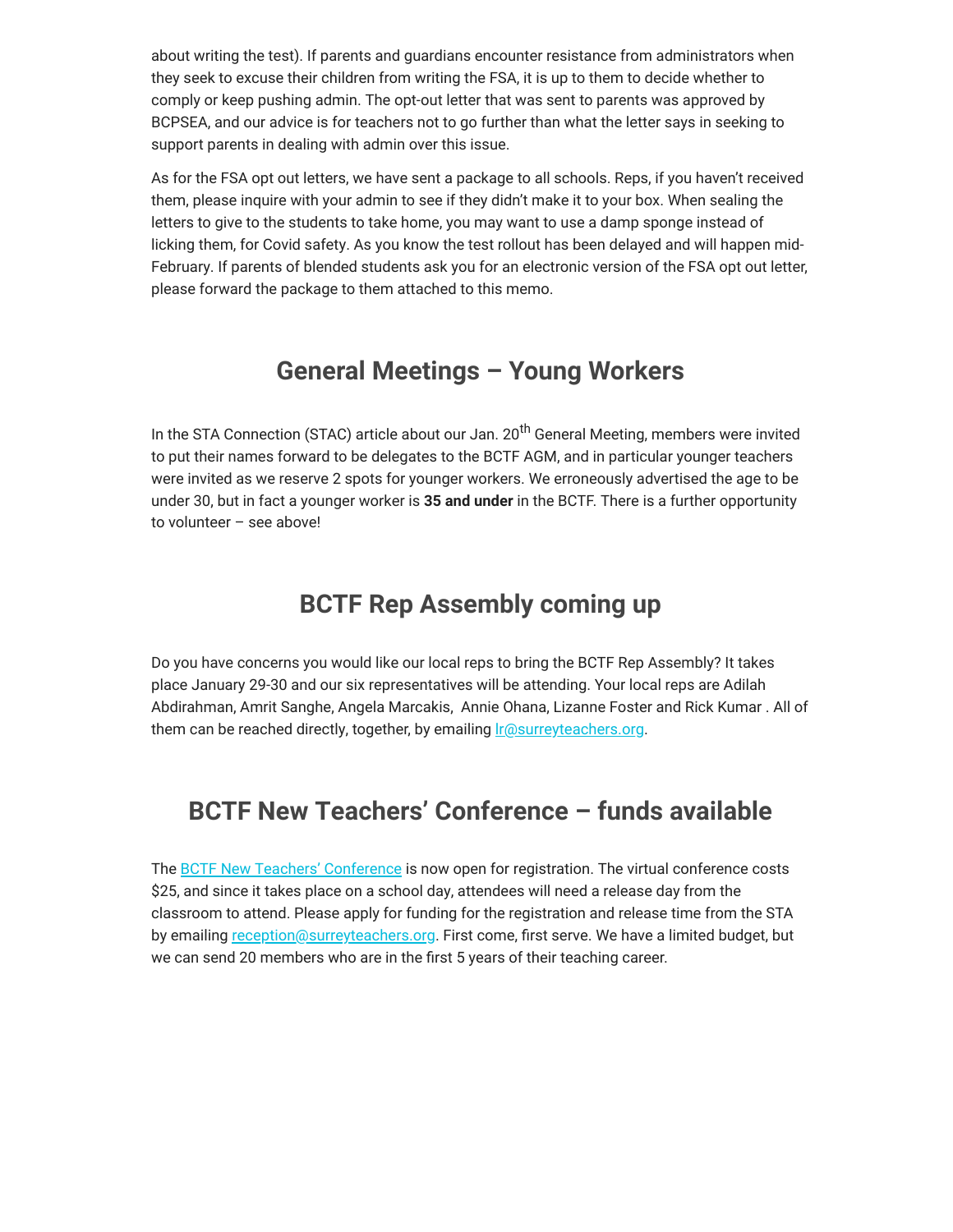

# **Very interesting opportunity! Call for Project Team Co-Researchers**

School liaison officers (SLOs) exist in many schools across BC. How does their presence impact Black, Indigenous, and People of Colour (BIPOC) educators and students? The BCTF is collaborating with the Surrey Teachers' Association (STA) and 3 other locals to carry out research on this issue. The BCTF invites STA members who identify as BIPOC to apply for a role as Co-Researcher on the Project Team. The Project Team will consist of 2 representatives from each of the participating locals and one representative from selected BCTF committees. We are really happy that the BCTF is following up on ideas generated in Surrey. For more information, please review the attached memo and application form. **The deadline for applications is January 29th at 5pm.** 

## **How can I get most or all of my students to wear a mask?**

Below are some effective strategies in a teacher's own words that she has used:

"I get 100% mask usage in my high school classes (8s, 11s, 12s). I did this in a few ways:

- 1. I began each course with a COVID presentation. As a science teacher this was easy as I could relate it to content. We discussed what Covid is, how it spreads, and how we can protect ourselves and each other (masks included).
- 2. If we have spikes in cases, I start the class with the dashboard as so many students are unaware of the cases and spread. I show them the graphs, the distribution of ages, compare what it was a few days ago… that usually gets those that may be inclined to remove their mask during class to wear them.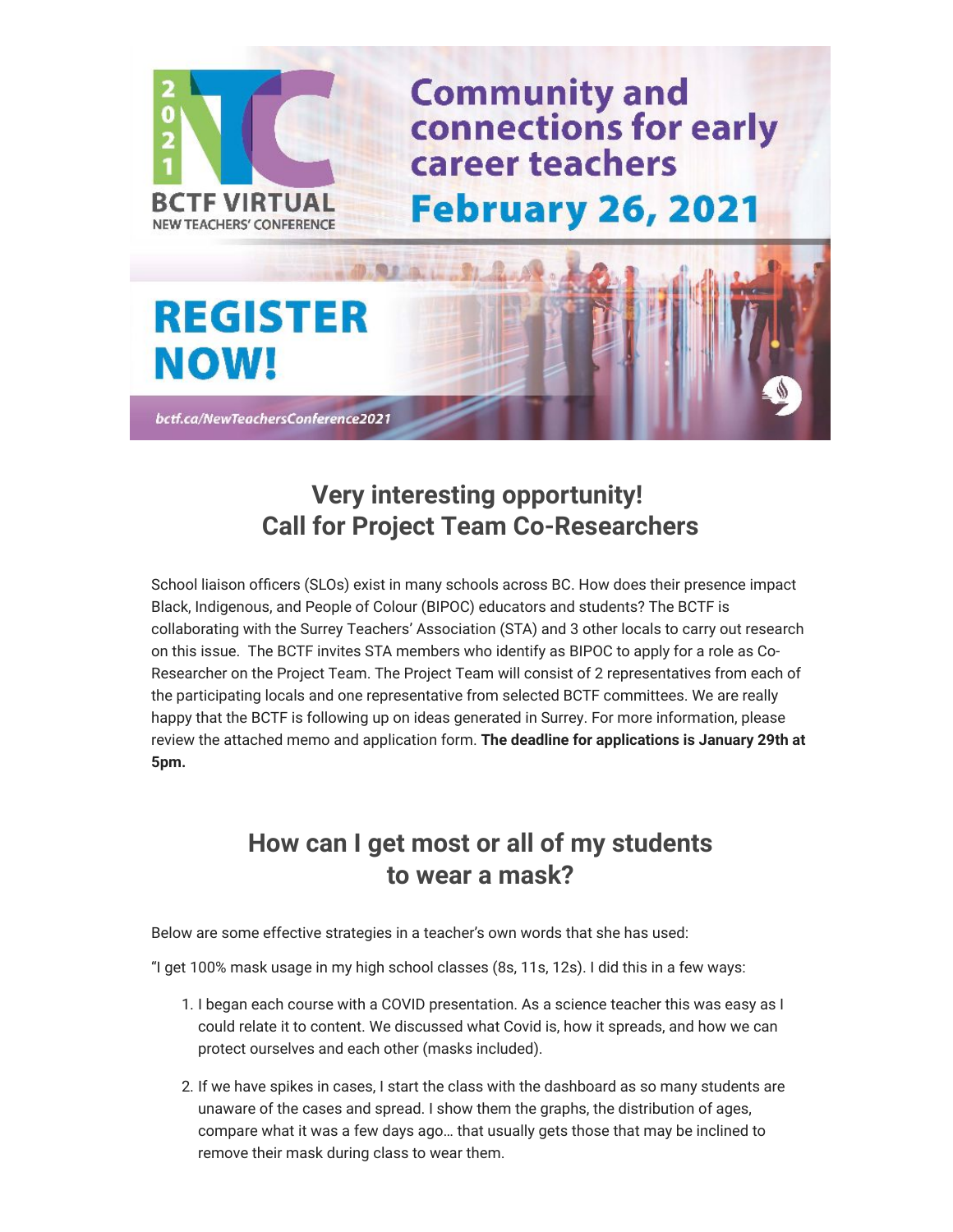- 3. My saying is "Wearing a mask to protect others is an intentional act of kindness". I stress kindness in my classroom and this is a direct way that students can be kind. I made large posters of this quite with images and printed them at staples to put around my classroom too. I remind students of this if mask usage goes down by reminding students at the beginning of class that I'm expect kindness, as well as praising acts of kindness (even wearing masks) throughout class.
- 4. I frequently have them check in with their "desk partners" to ask their comfort levels. Many ask each other to wear their masks so they feel safer. This way they take ownership for their kindness and students who feel uncomfortable can learn to advocate for themselves in asking others to be considerate.
- 5. I tell them that "I wear a mask to protect you, I kindly ask that you wear one to protect me, especially if I am giving you one on one help". I get complete compliance with this. They know that if they want direct help within 2m, they must put on their mask. Otherwise, they have to accept help from 2m.

I have no students who are unable to wear a mask, hence these techniques. I have zero issues and all students recognize that is their choice still, but that wearing masks makes everyone feel safer ad calmer."

The STA Connection is looking for success stories about how you have encouraged or motivated students to wear masks in class. Although we sometimes can't achieve a 100% compliance rate in our classes, we've love to hear from our membership and exchange tips on how we can work together to reduce the risk of Covid.

Please share any useful strategies on how you or a colleague have achieved mask wearing in your class by emailing [communications@surreyteachers.org](mailto:communications@surreyteachers.org). We would like to highlight the active effort of our members to make our communities safer.

# **Status of Men Survey**

The Status of Men committee has been meeting this year and would like your support answering 9 quick questions to start examining the decline of males in teaching from 38% in 1991 to 23.6% in 2016. The fact that we have such a pronounced gender imbalance in our profession has many implications.

Thank you to those that have been able to complete the survey so far. The committee would like to hear from all Surrey teachers about this issue, regardless of gender or orientation. Please consider answering this very short, anonymous survey to provide the committee with your thoughts on the matter.

[https://www.surveymonkey.com/r/STASOM](https://surreyteachers.us20.list-manage.com/track/click?u=37ec644ae87e34b54b3912660&id=08e9f5f6d9&e=7261da6bdb) 

## **In Memoriam tributes at the AGM 2021**

As you may or may not know, at the BCTF AGM we take a few solemn moments to pay tribute to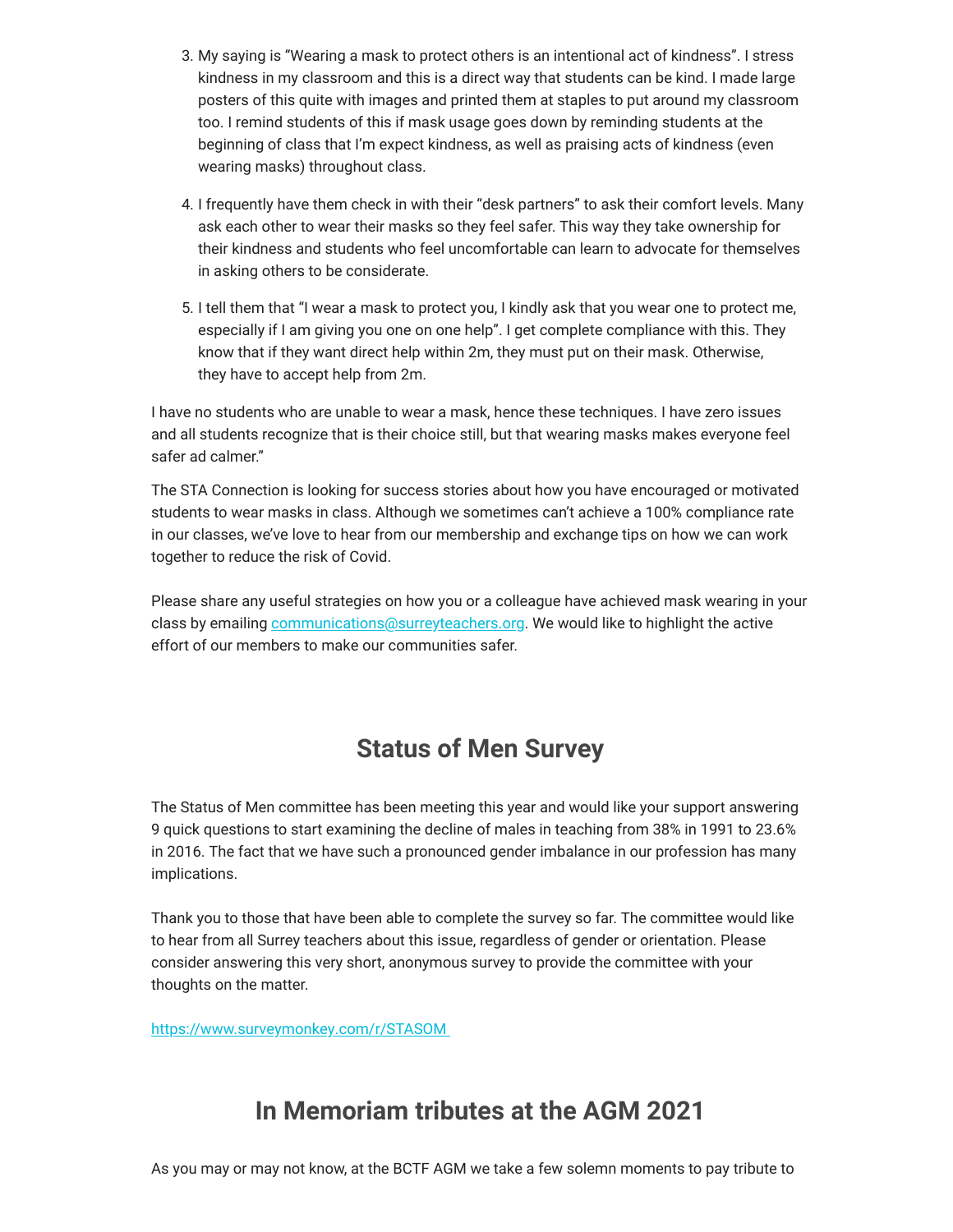members who have passed away.

Unfortunately, we did not have a chance to honour our fellow members during last year's virtual AGM. However, this coming BCTF AGM we want to make sure to honour both members who passed away in 2019 and in 2020. We already have the names up to March 2020.

If any of our members have passed away since March 2020, could you please forward their names to the Surrey Teachers' Association [sta@surreyteachers.org](mailto:sta@surreyteachers.org) so that we can include them in the BCTF AGM "In Memoriam" presentation.

# **A Conversation on How to Honor Black History and Culture**

Black History Month is fast approaching. Because we know systemic racism exists, we have a responsibility, as agents within the education system, to educate ourselves and to become more actively anti-racist in our practice.

Are you feeling like you don't know enough about Canada's rich Black history? You are not alone. "Join human rights nonprofit FAST, and an esteemed panel to discuss ways to honour Black history and culture - in preparation for February: Black History Month with opening remarks from BC's Office of the Human Rights Commissioner." Please [register on Eventbrite.](https://surreyteachers.us20.list-manage.com/track/click?u=37ec644ae87e34b54b3912660&id=6fc84ecf82&e=7261da6bdb)





Commissione

## THURSDAY, JANUARY 28 @ 4 PM (PST) via ZOOM **EDUCATIONAL EVENT**





Alyshah Veli

FAST, Ontario



Dr. Ali A. Abdi Professor **UBC**, Education



Dr. Lisa Gunderson Psychologist One Love Consulting



A Conversation on how to honour Black History & Culture with:

Silvia Mangue Alene Kulea Love & Culture President Black History Awareness Society BC



Rachel Luke 2020 Recipient PM Award for Teaching Excellence



**Olaolu Adeleye** Faculty Royal Roads University



**Havden Atwell** Teacher, Ontario

**Addressing Injustice**

#### [Anti-Racism Resources for Teens and Adults:](https://surreyteachers.us20.list-manage.com/track/click?u=37ec644ae87e34b54b3912660&id=57f01f86cf&e=7261da6bdb)

- "How to be an Anti-Racist" by Ibram X. Kendi
- "Between the World and Me" by Ta-Nehisi Coates
- "The Autobiography of Malcolm X" by Malcolm X
- "Why Are All the Black Kids Sitting Together in the Cafeteria" by Beverly Daniel Tatum
- "The Skin We're In" by Desmond Cole
- "Policing Black Lives" by Robyn Maynard
- "Black Skin, White Masks" by Frantz Fanon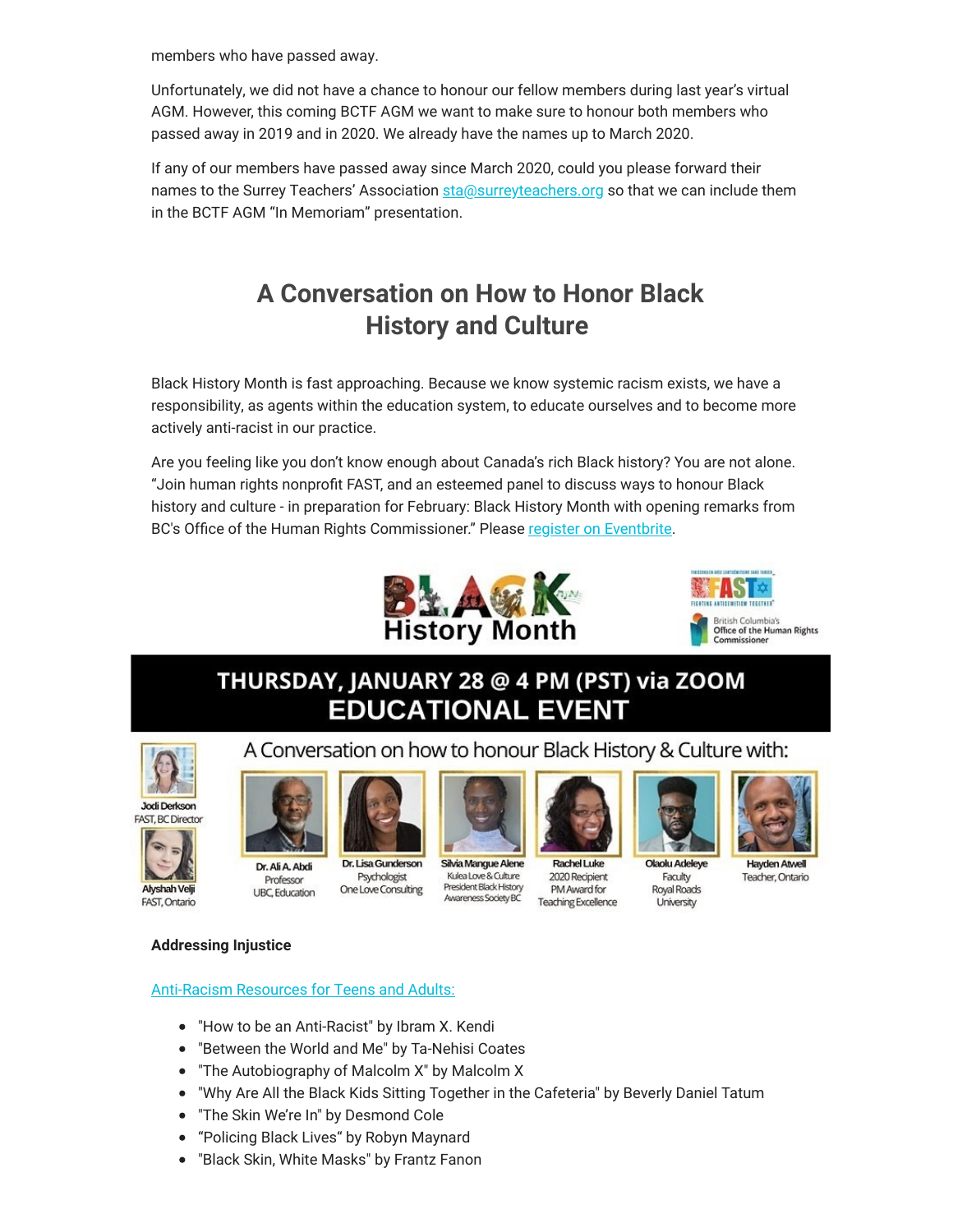- " The Fire Next Time" by James Baldwin
- " Racism: A Short History" by George M. Frederickson
- "I am Not Your Negro" by Raoul Peck
- "13th" by Ava Duvernay

#### [Anti-Racism Resources for Kids](https://surreyteachers.us20.list-manage.com/track/click?u=37ec644ae87e34b54b3912660&id=0f5a2fbe05&e=7261da6bdb)

- "Sulwe" by Lupita Nyong'o
- "Little Legends: Exceptional Men in Black History" by Vashti Harrison
- "Little Leaders: Bold Women in Black History" by Vashti Harrison
- "Not My Idea: A Book About Whiteness" by Anastasia Higginbotham
- "A Is for Activist" by Innosanto Nagara
- "This Book Is Anti-Racist" by Tiffany Jewell
- "I Am Enough" by Grace Byers
- "When We Were Alone" by David A. Robertson
- "Thirteen Ways of Looking at a Black Boy" by Tony Medina
- "A Kid's Book About Racism" by Jelani Memory

# **Send a Senior Some Love this February!**

**By Angela Marcakis and Marg Geddes, Creekside Elementary** 

10 MsLi, Ms. STevens and 30 the vanded classes of all The STUDENTS  $A$ <sub>t meant more</sub> the bandance Raid than these few words can express... Thank you all for giving start you for set the lovely From Lucy least of cards and your mom IT was a great joy To receive Such a big gift. Thank good for thank you , and your . waiting Thinding of a sense of Thonk you for all the cards yos student did.<br>Love you Ms Rempel presents . org .<br>every thing .

Prior to the winter break, Creekside Elementary students sent care packages and handmade cards to seniors who were spending the holidays alone. This simple gesture brought so much joy and cheer. Many of our seniors are going through this pandemic alone, and that loneliness and isolation can significantly compromise mental and physical health. Creekside is hoping to spread the love through all of Surrey and would love other schools to join the initiative. Have your class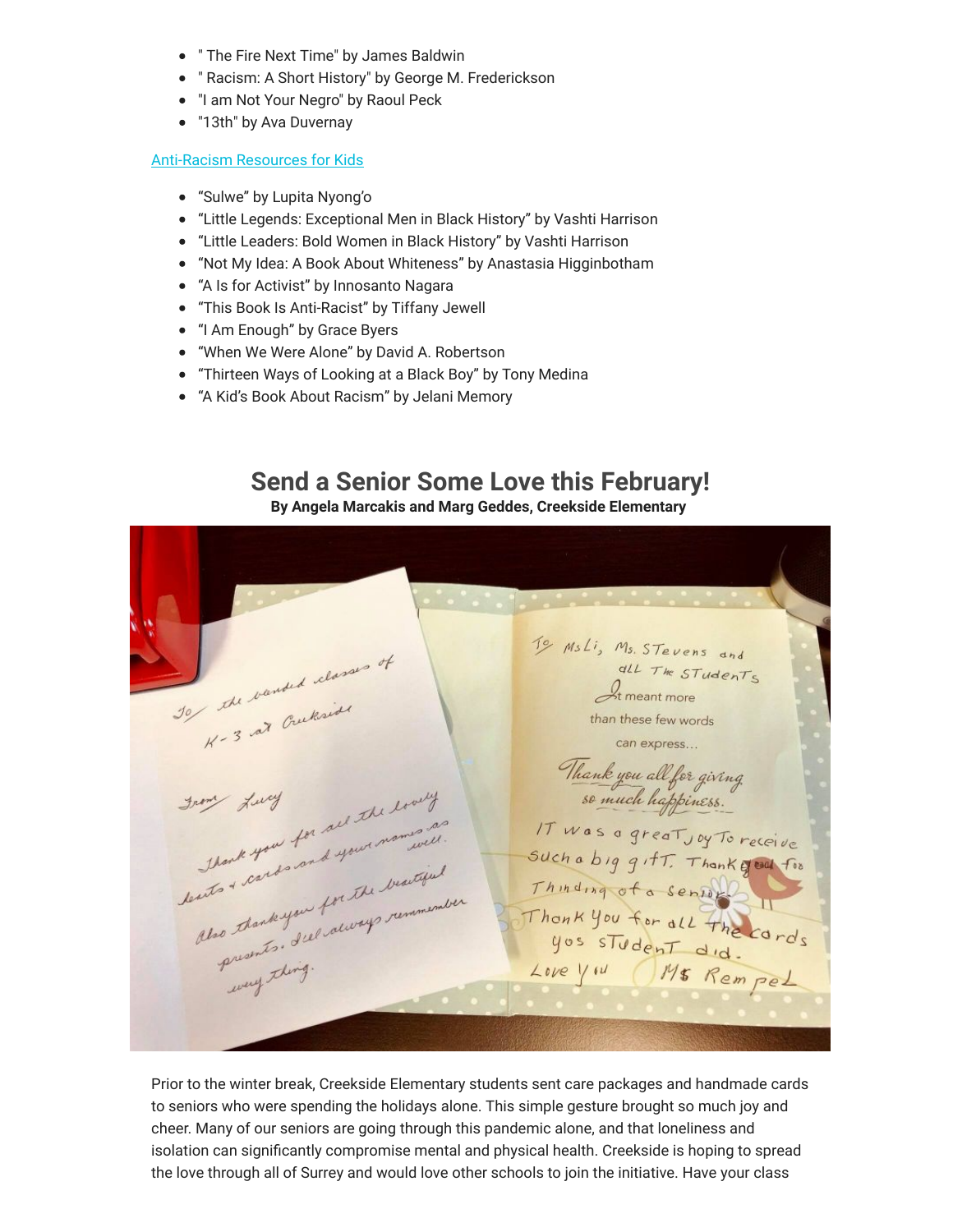connect with a senior who would love to receive some valentines from your students. It could be a long-term care facility near your school, a retired educator that used to work in your school, or a senior that someone on staff knows is alone. We're having a second wave of COVID, so let's have a second wave of hearts!



# **International Solidarity Committee Draw**



Winners of the ISC café etico coffee draw for January are:

- Sonya Bedi, T.E. Scott.
- Meena Manhas, Westerman.
- Nicole Little, Surrey Centre
- Samara Bassett, Lord Tweedsmuir.
- Melissa Allingham, Katzie
- Jas Sidhu, Creekside.
- Sierra Rai, Earl Marriott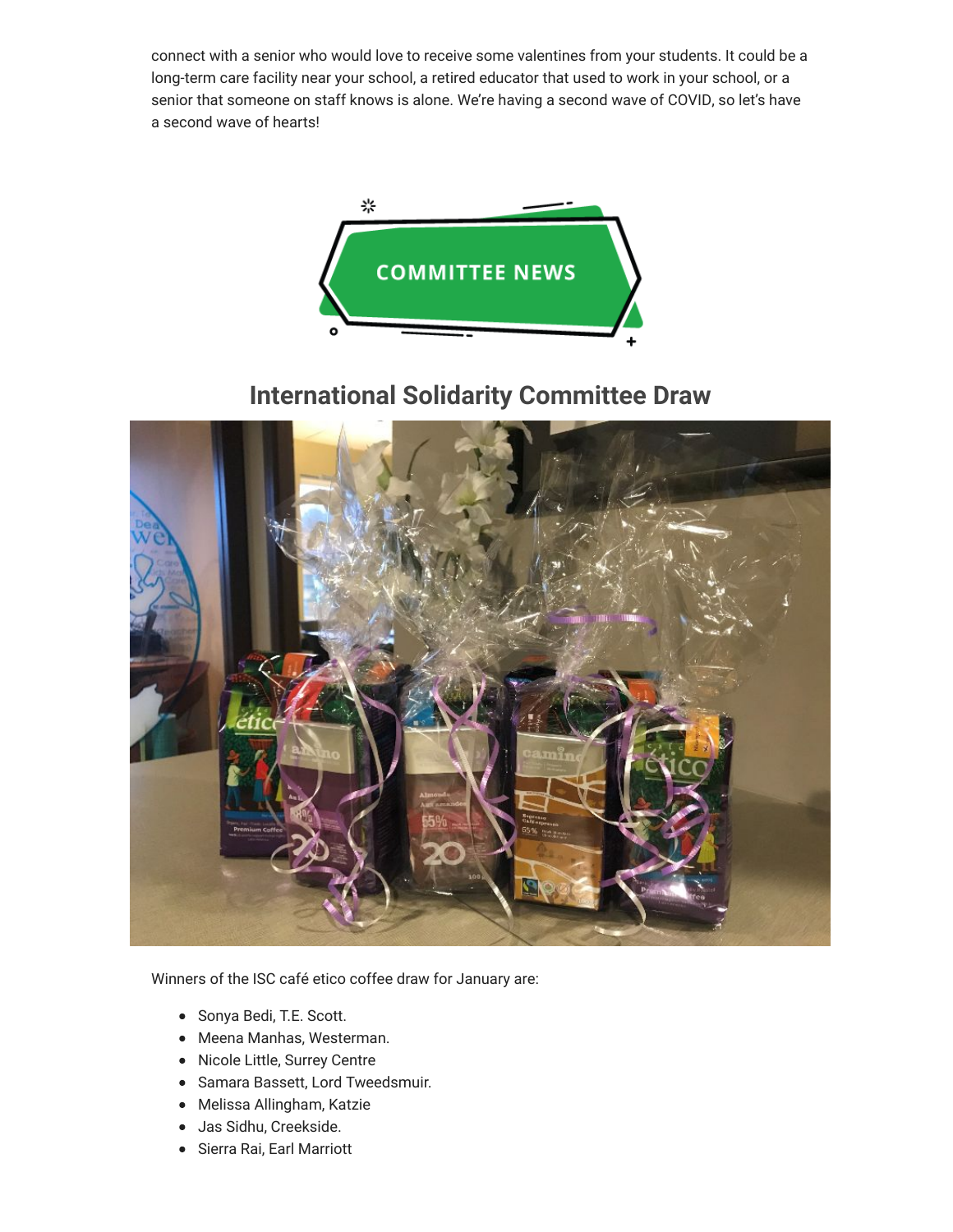Your pounds of coffee will be coming to you in the courier!

Check out [etico.ca](https://surreyteachers.us20.list-manage.com/track/click?u=37ec644ae87e34b54b3912660&id=21017947c2&e=7261da6bdb) where there is a short video filmed in Nicaragua explaining their organic and fair trade practices. This is the only organic, shade-grown, non profit, cooperativeproduced fair trade coffee available that we know of!



### **Environmental Justice Committee**

Are you interested in deepening your understanding of climate justice, expanding your repertoire of lessons on climate change, or just interested in what more you can do about the climate crisis? The Environmental Justice Committee invites you to participate in the BCTF workshop "Taking Action on Climate Change." The workshop will be held on February 2, 2021 from 4:00 - 5:30 pm (via Zoom). Spaces are limited. Please [register on Eventbrite](https://surreyteachers.us20.list-manage.com/track/click?u=37ec644ae87e34b54b3912660&id=1a78897d80&e=7261da6bdb) by January 28.



#### **STA EVENTS**

- January 25 Local Reps Meeting
- January 26 Executive Committee
- January 27 [Staff Rep Training](https://surreyteachers.us20.list-manage.com/track/click?u=37ec644ae87e34b54b3912660&id=87fa73db57&e=7261da6bdb)
- January 27 STARA Steering Committee
- January 27 Ad Hoc Indigenization Committee

#### January 28 – Ad Hoc Members of Colour

#### **OTHER IMPORTANT DATES**

January 29 – National Day of Remembrance and Action on Islamophobia